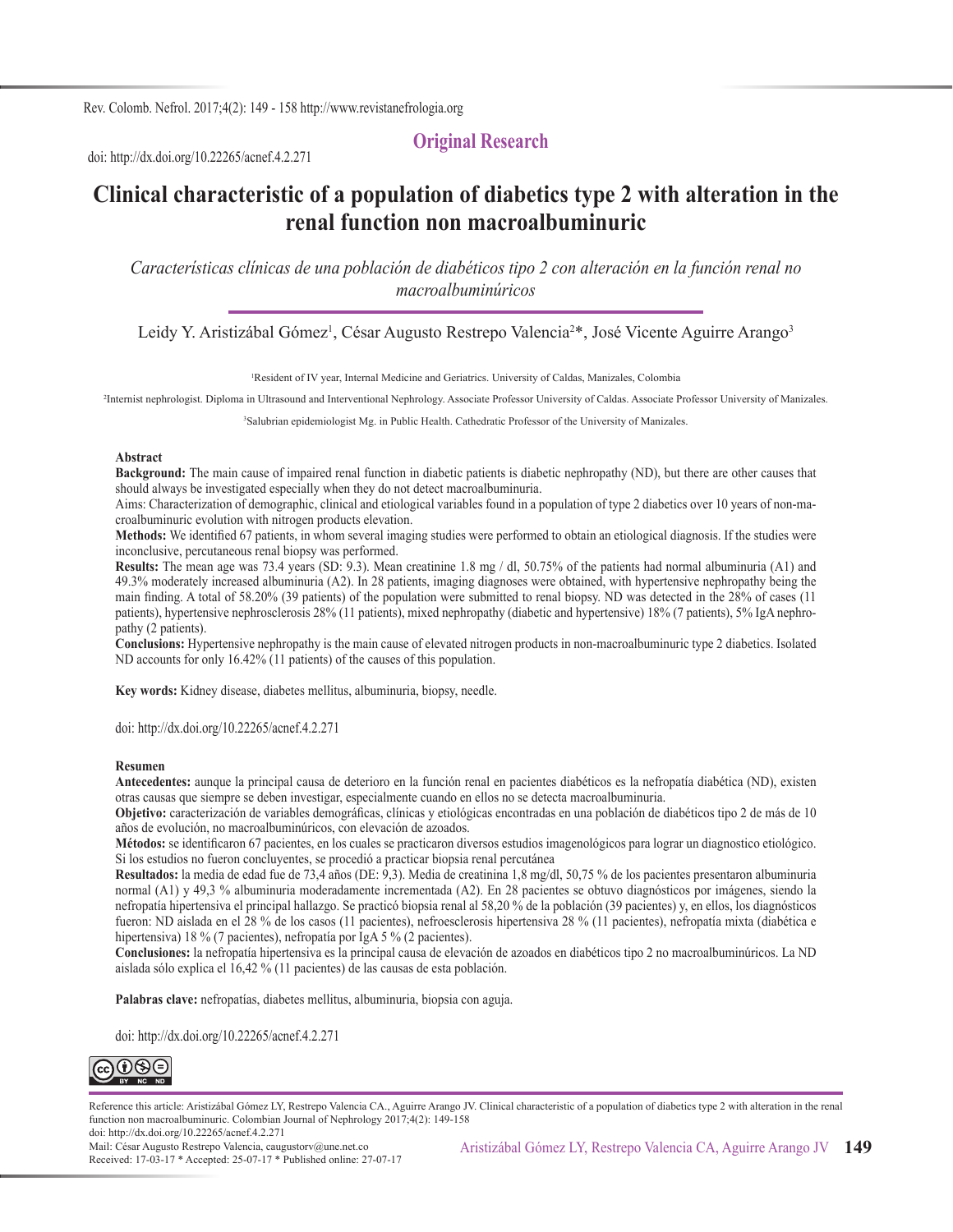# **Introduction**

iabetic nephropathy (DN) is one of the main complications of diabetes mellitus (DM). It is estimated that between 20 and 40% of patients with DM develop it, this being the main cause of chronic kidney disease (CKD) in advanced stage, worldwide<sup>1</sup>. Historically, albuminuria has been fundamental for the diagnosis and clinical staging of the DN. In recent years, the presence of three new groups of kidney diseases present in diabetics has been observed. The first constituted by diabetics with progressive loss of glomerular filtration rate (GFR) without the presence of albuminuria, called patients with non-albuminuric diabetic kidney disease (DKD-NA). The prevalence of this disease<sup>2-4</sup> varies between 25% and 50% of patients who have a GFR less than 60 ml/min 1.73mt2. Patients with DKD-NA present different characteristics to the albuminuric population, such as: higher proportion of female sex, older age, lower GFR, good control of blood pressure, non-Hispanic white race, lower prevalence of smoking and higher prevalence of polyneuropathy<sup>5-7</sup>.

The second group includes diabetics with nondiabetic kidney disease (NDKD). This includes a great diversity of pathologies that affect the GFR and that do not meet the histological criteria of ND, with or without proteinuria. It has been reported that its prevalence in studies varies from 14% to 82, 9% 8 .

The last group is represented by diabetic patients with diabetic base nephropathy and non-diabetic superimposed condition. This causes worsening of renal function<sup>8</sup>.

However, it is important to note that there are no studies where an adequate diagnostic flow chart has been performed, including a renal biopsy, and that allows the diagnosis of kidney, diabetic or non-diabetic, non-macroalbuminuric disease to be identified with certainty.

In order to establish, in our environment, which of the three groups is present, this study was advanced in patients with long-standing type 2 DM, not macroalbuminuric, with deterioration

**150** Clinical characteristic of a population of diabetics type 2 with alteration in the renal function non macroalbuminuric

in renal function. Their clinical and etiological characteristics were identified, with possible impact on their prognosis and long-term behavior.

## **Subjects and methods**

We reviewed a total of 102 medical records of patients older than 18 years, type 2 diabetics, more than 10 years after being diagnosed, located in the city of Manizales, Caldas, Colombia. They presented elevation of nitrogen compounds of unclear origin, no macro-albuminuria (proteinuria less than 300 mgs/24 hours), attended by the researchers in the outpatient program of the RTS Caldas Renal Unit during the period from 2008 to 2016, without admission to the dialysis program. The exclusion criteria were: patients with previously documented proteinuria greater than 300 mg in 24-hour urine; hospitalization in the last 2 months; recent presence of diabetic decompensation (diabetic ketoacidosis or hyperglycemic hyperosmolar state); Secondary DM; documented malignancy at the time of renal biopsy; advanced kidney disease at the time of the study, or with rapid decline in renal function over the course of 3 months (rapidly progressive); and, finally, immunological profile compatible with primary or secondary nephropathy.

According to the above, 35 patients were excluded: 17 for incomplete studies, 11 lost during follow-up, 3 were admitted to hemodialysis-type renal replacement therapy, 1 to peritoneal dialysis, 3 patients had proteinuria greater than 300 mg in 24 hours, detected in previous years when reviewing medical records. In total, 67 patients finally met the inclusion criteria for this case series study.

The 67 patients who met the inclusion criteria underwent bilateral renal and urinary tract ultrasound and renal artery Doppler ultrasound. If the previous studies were inconclusive for the diagnosis, we proceeded to perform a percutaneous renal biopsy under ultrasound guidance. Only angioresonance of renal arteries was requested when there was a high index of suspicion of any alteration identifiable by this procedure. The criteria applied for the diagnosis of hypertensive nephropathy were: hypertension of more than 10 years of evolution, with or without microalbuminuria, and renal ultrasound, in which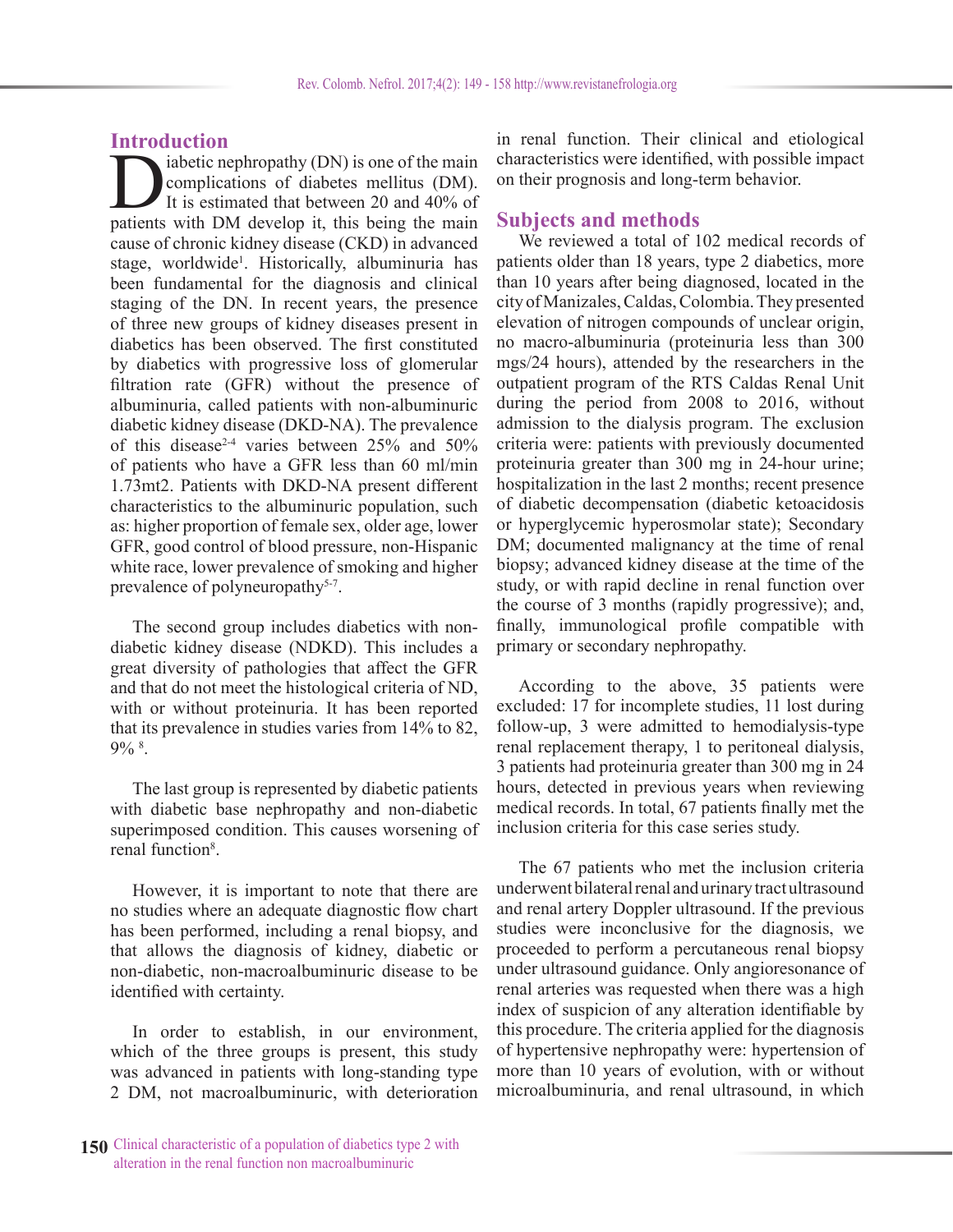slightly diminished size kidneys were detected, with an increase in cortical echogenicity and decrease in differentiation of the renal sinus and parenchyma<sup>9</sup>. In the renal vessel Doppler, the diagnosis of chronic ischemic nephropathy (intra-renal microvasculature disease) was considered present when the resistance indices were higher than 0.80 in the inter-lobar arteries and the angioresonance ruled out renal artery stenosis<sup>10</sup>. This was diagnosed by angioresonance or arteriography of renal arteries; obstructive nephropathy in the presence of unilateral or bilateral hydronephrosis, with or without prostatic hypertrophy.

For the histological classification of diabetic nephropathy, we used the recommendations of the Research Committee of the Renal Pathology Society<sup>11</sup> and, for hypertensive nephropathy, findings similar to those described by Helmchen and, more recently, by Wang et al. $12,13$ . When the findings showed significant mesangial and vascular involvement, diabetic and hypertensive mixed nephropathy was diagnosed<sup>14</sup>.

The project was approved by the Ethics Committee of the University of Caldas and research and ethics committees of RTS Colombia.

The information was collected using a database designed in Excel, which was completed by the researchers and processed by the statistical program SPSS 15.0 and in Spanish, with a license to the University of Caldas. For the statistical analysis, measures of central tendency and dispersion (mean, standard deviation) were used in the quantitative variables. In the qualitative, proportions.

### **Results**

Within the general characteristics of the population (Table 1), we found an average age of 73.4 years with an  $SD \pm 9.3$ ; body mass index (BMI) with an average of 26.6 kg/m2, which corresponds to overweight with an  $SD \pm 4.1$ . According to the duration of DM type 2, 47.8% of patients were between 10 to 14 years old, 17.9% between 20 to 24 years old, 11.9% between 15 to 19 years old and

25 to 29 years old. Finally, 10.4% with more than 30 years of evolution of the disease. With respect to HT, it was found that 86.9% of the participants had this comorbidity.

For laboratory variables, creatinine was detected with an average of 1.8 mg/dL as a minimum value of 0.93 and a maximum value of 3.9. The glomerular filtration rate per mean MDRD was 36.6 ml/ min/1.73 m2, with a minimum value of 14.10 ml/ min/1.73 m2 and a maximum of  $60.20$  ml/min/1.73 m2. BUN levels, with an average of 30 mg/dl, with a minimum value of 6.3 and a maximum value of 70. With respect to uric acid levels, it was recorded in 74.6% of participants with an average of 6.5 mg/ dl, with a minimum value of 4 and a maximum value of 12.

| Table 1.                                     |
|----------------------------------------------|
| Baseline characteristics of the participants |

| Characteristic                     | Participants (n: 67)   |  |  |  |  |
|------------------------------------|------------------------|--|--|--|--|
| Age (years) - Average - DE         | 73,4 ±9,3              |  |  |  |  |
| Body Mass Index (BMI) Average -    | $26,6 \pm 4,1$         |  |  |  |  |
| DF                                 |                        |  |  |  |  |
| Female sex - No (%)                | 39 (58,1)              |  |  |  |  |
| Male Sex - No (%)                  | 28(41,7)               |  |  |  |  |
| Duration of diabetes mellitus      |                        |  |  |  |  |
| 10 - 14 years No (%)               | 32 (47.8)              |  |  |  |  |
| 15 - 19 years No (%)               | 8(11.9)                |  |  |  |  |
| 20 - 24 years old No (%)           | 12 (17.9)              |  |  |  |  |
| 25 - 29 years No (%)               | 8(11.9)                |  |  |  |  |
| Greater than 30 years No (%)       | 7(10.4)                |  |  |  |  |
| High blood pressure No (%)         | 58 (86,9)              |  |  |  |  |
| Serum creatinine (mg/dl) average-  |                        |  |  |  |  |
| (min, max)                         | $1,8(0,93-3,9)$        |  |  |  |  |
| TFG (ml/min/1.73m2) per MDRD       |                        |  |  |  |  |
| Average - (min, max)               | 36,6 (14,1-60,2)       |  |  |  |  |
| Ureic Nitrogen (mg/dl) Average -   |                        |  |  |  |  |
| (min, max)                         | 30 (6,3-70)            |  |  |  |  |
| Uric acid levels (mg/dl) No (%) -  |                        |  |  |  |  |
| average - (max, min)               | 50 (74,6) - 6,5 (4-12) |  |  |  |  |
| Proteinuria in 24 hours (mg / 24h) |                        |  |  |  |  |
| A1 - No (%)                        | 34 (50.7)              |  |  |  |  |
| A2 - No (%                         | 33 (49,3)              |  |  |  |  |
| Urinary sediment                   |                        |  |  |  |  |
| Soft - No (%)                      | 66 (98.5)              |  |  |  |  |
| Active - No (%)                    | 1(1,5)                 |  |  |  |  |

A1: normal albuminuria; A2: moderately increased albuminuria; MDRD: Modification of Diet in Renal Disease Study Equation; GFR: glomerular filtration rate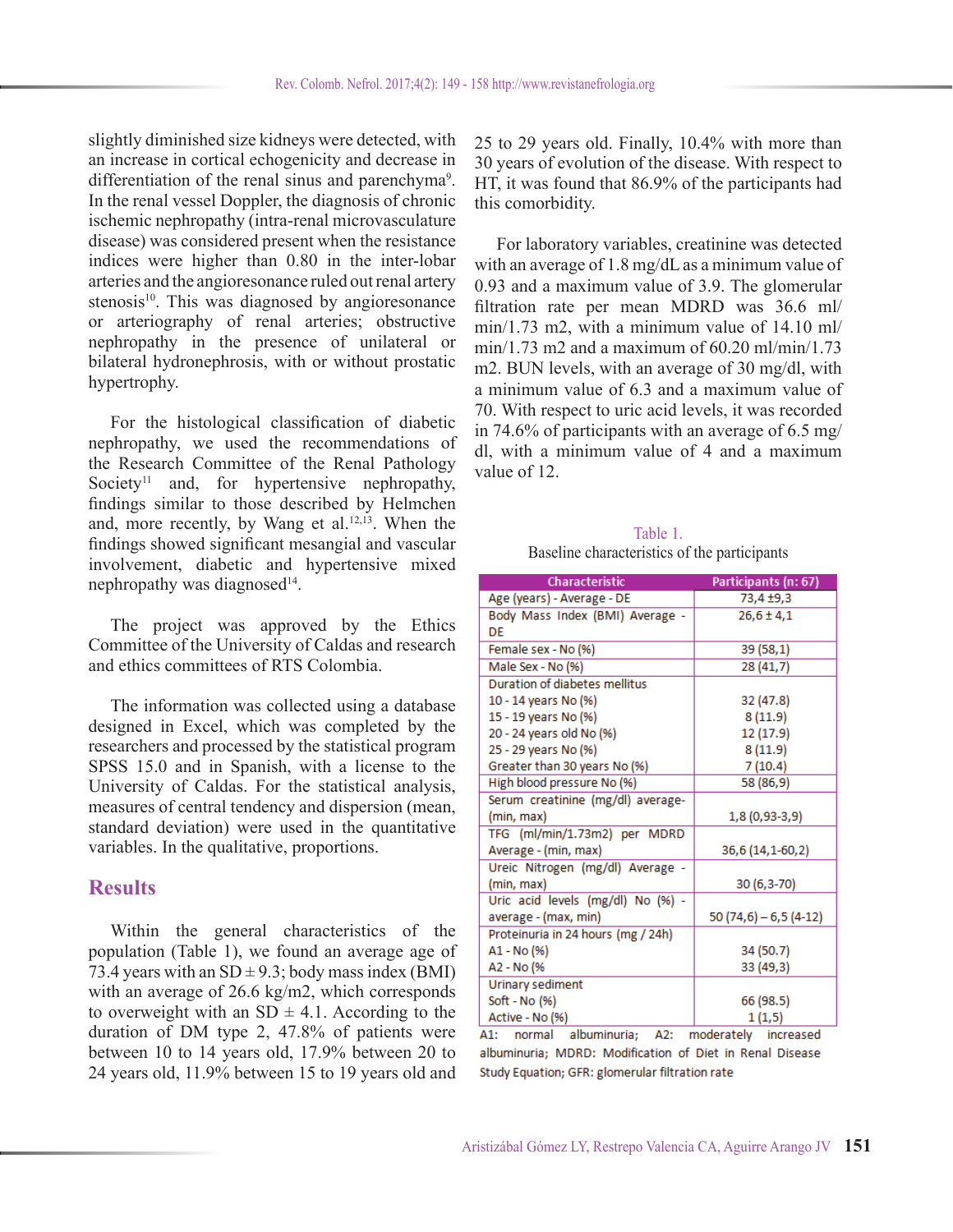The urinary sediment was soft in 98.5% of the patients and, in the measurement of proteins in urine of 24 hours; it was found that 50.75% had normal albuminuria (A1). In addition, in 49.3% moderately increased albuminuria (A2), according to the classification recommended by the KDIGO guidelines<sup>15</sup>.

Of the total of 67 participants in the study (figure 1), 28 were diagnosed by imaging studies. By renal and urinary tract ultrasound, 11 patients with hypertensive nephropathy, 4 obstructive nephropathies, 2 chronic pyelonephritis, 1 chronic NSAID nephritis, 1 unilateral renal atrophy, and 1 unilateral renal agenesis were identified. The renal vessel Doppler identified 2 patients with chronic ischemic nephropathy. Finally, by angioresonance of renal arteries, 6 patients with renal artery stenosis, unilateral in 5 patients and, in 1 patient, bilateral. On the other hand, 39 patients (58.20% of the population) underwent renal biopsy, given that by the previous methods a satisfactory diagnosis was not achieved.

The general clinical characteristics of patients undergoing renal biopsy are described in Table 2. In general terms, it is very similar to that of the total population of participants in the study.

The histological findings were: isolated diabetic nephropathy in 28% of the cases (11 patients); hypertensive nephrosclerosis, 28% (11 patients);



Figure 1. Diagnostic flowchart

**152** Clinical characteristic of a population of diabetics type 2 with alteration in the renal function non macroalbuminuric

chronic interstitial nephritis, 20% (8 patients); mixed, diabetic and hypertensive nephropathy, 18% (7 patients); and IgA nephropathy in 5% of cases (2 patients) (Table 3).

The consolidated diagnosis obtained by imaging and renal biopsy can be reviewed in (Table 4).

#### Table 2.

Baseline characteristics of patients with renal biopsy

| Characteristic                     | Participants (n: 67)   |  |  |  |  |
|------------------------------------|------------------------|--|--|--|--|
| Age (years) - Average - DE         | 71,1±10                |  |  |  |  |
| Body Mass Index (BMI) Average -    |                        |  |  |  |  |
| DE                                 | $26,7 \pm 4,1$         |  |  |  |  |
| Female sex - No (%)                | 22 (56,4)              |  |  |  |  |
| Male Sex - No (%)                  | 17 (43,6)              |  |  |  |  |
| High blood pressure No (%)         | 32 (82,1)              |  |  |  |  |
| Serum creatinine (mg/dl) average-  |                        |  |  |  |  |
| (min, max)                         | 1,8 (0,93-3,88)        |  |  |  |  |
| TFG (ml/min/1.73m2) per MDRD       |                        |  |  |  |  |
| Average - (min, max)               | 37,2 (14,1-60,2)       |  |  |  |  |
| Ureic Nitrogen (mg/dl) Average -   |                        |  |  |  |  |
| (min, max)                         | $30(6,3-70)$           |  |  |  |  |
| Uric acid levels (mg/dl) No (%) -  |                        |  |  |  |  |
| average - (max, min)               | $31(79,5) - 6,6(4-12)$ |  |  |  |  |
| Proteinuria in 24 hours (mg / 24h) |                        |  |  |  |  |
| A1 - No (%)                        | 23 (59)                |  |  |  |  |
| A2 - No (%                         | 16 (41)                |  |  |  |  |
| Urinary sediment                   |                        |  |  |  |  |
| Soft - No (%)                      | 38 (97,4)              |  |  |  |  |
| Active - No (%)                    | 1(2,6)                 |  |  |  |  |

A1: normal albuminuria; A2: moderately increased albuminuria; MDRD: Modification of Diet in Renal Disease Study Equation; TFG: glomerular filtration rate

#### Table 3. Findings of the renal biopsy

| <b>Histological findings</b>      | N: 39 | ℅   |
|-----------------------------------|-------|-----|
| Diabetic nephropathy isolated     | 11    | 28  |
| Hypertensive nephrosclerosis      | 11    | 28  |
| Chronic interstitial nephritis    | 8     | 20  |
| Mixed (diabetic and hypertensive) |       | 18  |
| Nephropathy due to IgA            | 2     | 5   |
| Total                             | 39    | 100 |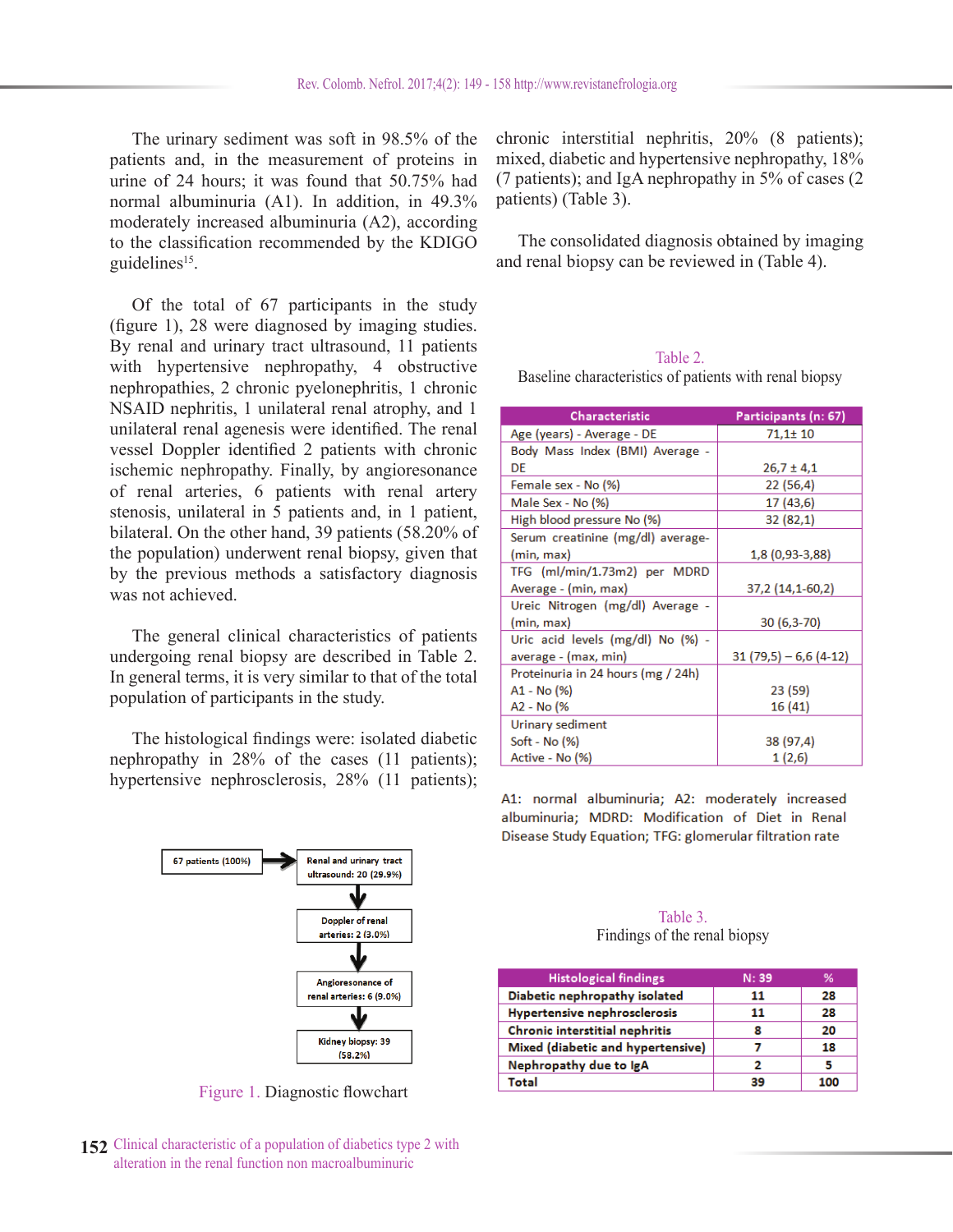If we analyze, in a separate group, only patients with A2 albuminuria category, together with the findings in renal biopsy, we find that 31.2% (5 patients) correspond to pure diabetic nephropathy, 18.75% (3 patients), to hypertensive nephropathy, 18.75% (3 patients) to mixed nephropathy (diabetic and hypertensive), 18.75% (3 patients) to chronic

interstitial nephritis, and 12.5% (2 patients) to IgA nephropathy (table 5).

# **Discussion**

Diabetic nephropathy (DN) classically has been considered an entity that attends a series of stages

| <b>Diagnosis</b>                                             | Kidney and<br>urinary<br>tract<br>ultrasound | %     | Angioresonance<br>of<br>renal arteries | %     | <b>Doppler</b><br>of renal<br>arteries | %     | Kidney<br><b>Biopsy</b> | %     | To<br>tal      | %     |
|--------------------------------------------------------------|----------------------------------------------|-------|----------------------------------------|-------|----------------------------------------|-------|-------------------------|-------|----------------|-------|
| <b>Hypertensive</b><br>nephropathy                           | 11                                           | 55,0  | O                                      | 0,0   | o                                      | 0,0   | 9                       | 45,0  | 20             | 100,0 |
| <b>Diabetic</b><br>nephropathy                               | $\mathbf 0$                                  | 0,0   | $\mathbf 0$                            | 0,0   | o                                      | 0,0   | 11                      | 100,0 | 11             | 100,0 |
| <b>Mixed (diabetic</b><br>and<br>hypertensive)               | $\bullet$                                    | 0,0   | $\mathbf 0$                            | 0,0   | 0                                      | 0,0   | $\overline{7}$          | 100,0 | 7              | 100,0 |
| Chronic<br>pyelonephritis                                    | $\overline{2}$                               | 100,0 | O                                      | 0,0   | o                                      | 0,0   | O                       | 0,0   | 2              | 100,0 |
| <b>Mixed (diabetic</b><br>and other<br>injuries*)            | O                                            | 0,0   | O                                      | 0,0   | o                                      | 0,0   | 6                       | 100,0 | 6              | 100,0 |
| <b>Mixed</b><br>(hypertensive<br>and other<br>injuries **)   | $\mathbf o$                                  | 0,0   | o                                      | 0,0   | 0                                      | 0,0   | 2                       | 100,0 | $\overline{2}$ | 100,0 |
| Chronic<br>interstitial<br>nephritis                         | $\mathbf{0}$                                 | 0,0   | $\bullet$                              | 0,0   | o                                      | 0,0   | 2                       | 100,0 | 2              | 100,0 |
| Chronic<br>interstitial<br>nephritis due to<br><b>NSAIDS</b> | $\mathbf{1}$                                 | 100,0 | o                                      | 0,0   | 0                                      | 0,0   | o                       | 0,0   | 1              | 100,0 |
| IgA nephropathy                                              | o                                            | 0,0   | 0                                      | 0,0   | o                                      | 0,0   | $\mathbf{2}$            | 100,0 | 2              | 100,0 |
| <b>Renal artery</b><br>stenosis                              | O                                            | 0,0   | 6                                      | 100,0 | O                                      | 0,0   | $\mathbf{0}$            | 0,0   | 6              | 100,0 |
| <b>Chronic ischemic</b><br>nephropathy                       | o                                            | 0,0   | O                                      | 0,0   | 2                                      | 100,0 | 0                       | 0,0   | 2              | 100,0 |
| <b>Obstructive</b><br>nephropathy                            | 4                                            | 100,0 | o                                      | 0,0   | O                                      | 0,0   | 0                       | 0,0   | 4              | 100,0 |
| Unilateral renal<br>atrophy                                  | $\mathbf{1}$                                 | 100,0 | $\mathbf 0$                            | 0,0   | $\mathbf 0$                            | 0,0   | $\mathbf 0$             | 0,0   | 1              | 100,0 |
| Unilateral renal<br>agenesis                                 | $\mathbf{1}$                                 | 100,0 | $\mathbf 0$                            | 0,0   | 0                                      | 0,0   | 0                       | 0,0   | 1              | 100,0 |
| <b>Total</b>                                                 | 20                                           | 29,9  | 6                                      | 9,0   | $\overline{2}$                         | 3,0   | 39                      | 58,2  | 67             | 100,0 |

#### Table 4. Consolidated diagnostic imaging and biopsy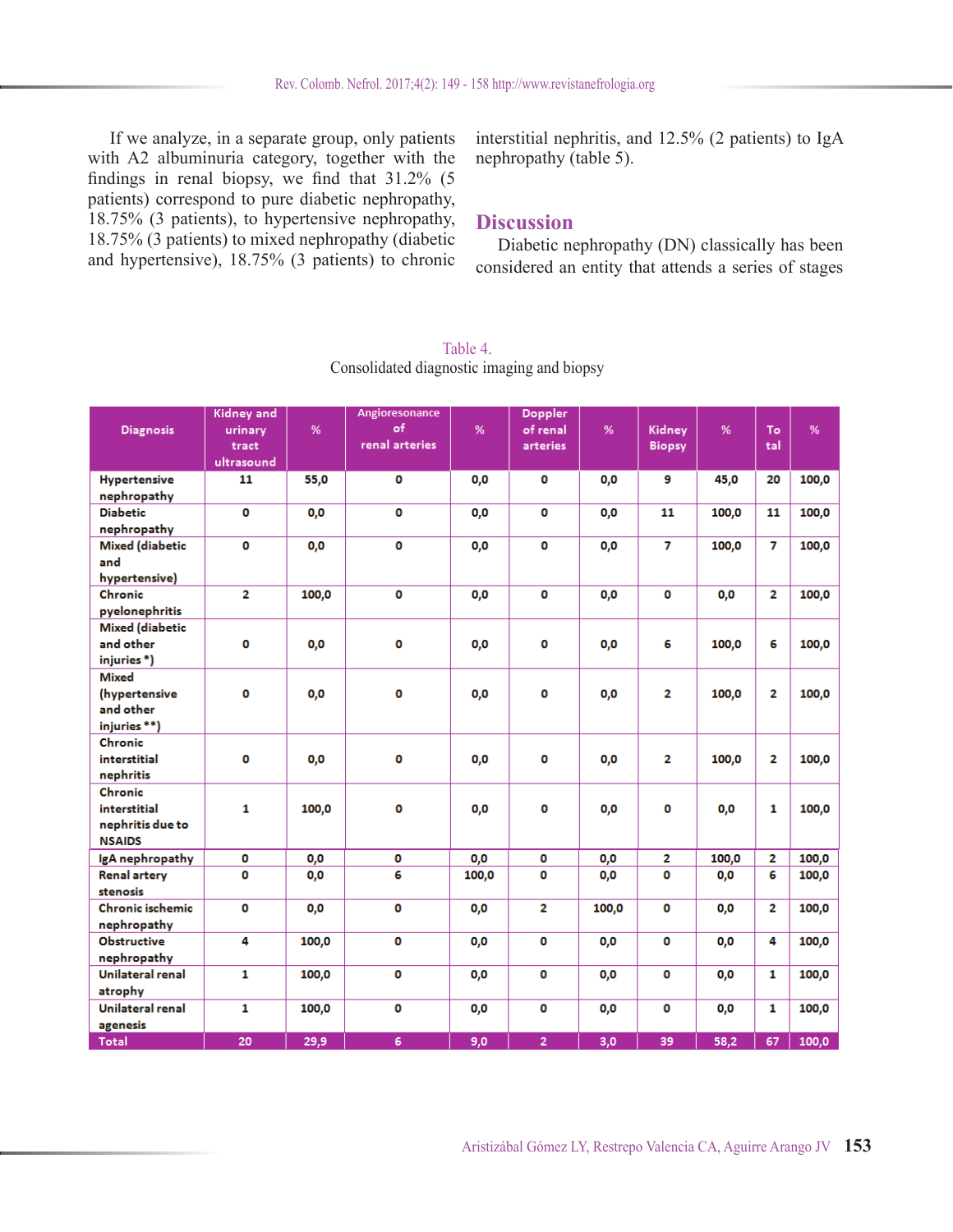Table 5. Relationship between moderately increased albuminuria and renal biopsy

| <b>Histological findings</b>      | N: 39 | %     |
|-----------------------------------|-------|-------|
| Diabetic nephropathy              | 5     | 31,25 |
| Hypertensive nephropathy          | 3     | 18,75 |
| Mixed (diabetic and hypertensive) | 3     | 18,75 |
| Chronic interstitial nephritis    | 3     | 18,75 |
| Nephropathy due to IgA            | 2     | 12,50 |
| Total                             | 16    | 100   |

that include the appearance of albuminuria in various concentrations, with subsequent alteration in GFR. This has been the basis for its classification into 5 stages<sup>16</sup>. Although this classification emerged for type 1 diabetes, it is assumed that diabetes type 2 with renal involvement occurs in similar stages. It is likely that patients with diabetes mellitus type 1 have renal impairment, mainly due to diabetic nephropathy. In favor of this is the study by Caramoni et al., which reports the results of 23 renal biopsies performed on type 1 diabetic patient with low GFR, who presented DKD-NA. In all cases, advanced diabetic glomerular changes were found<sup>17</sup>. In contrast, the etiology of DKD-NA in type 2 diabetics could be more variable. Unfortunately, although the DKD-NA in type 2 diabetics has been described in a great variety of studies, they differentiate between clinical characteristics and habits between their normoalbuminuric conditions vs. microalbuminuria or macroalbuminuria without resorting to renal biopsy to obtain a definitive diagnosis $2-7$ .

The NDRD in diabetics, associated or not with a diabetic nephropathy of base, is one of the conditions, found in different studies, in which the renal biopsy has had a definitive role in the final diagnosis.

Ghani et al. performed biopsies on 31 patients with DM, in whom the classic criteria of DN were not met (patients with microscopic hematuria,

proteinuria without retinopathy, accelerated renal deterioration). They presented average diabetes duration of 9.33 years, resulting in 54.8% of the biopsies compatible with ND and, the remaining percentage, non-diabetic renal disease superimposed on ND<sup>18</sup>.

In Atlanta, USA, a kidney biopsy was performed on a population of 32 patients, African Americans, type 2 diabetics, with suspicion of NDRD (due to nephrotic, nephritic syndrome and rapid deterioration of renal function). Diabetic nephropathy was found in 41% of the patients, ND with coexisting glomerulonephritis in 38.7% and NDRD in 19.4% 19.

In Korea, a study with a population of type 2 diabetics (22 patients), with similar requirements for renal biopsy to previous work, detected ND in 36.4% of patients and NDRD in 63.6%, being the most important IgA nephropathy in 27% 20.

In France, after performing biopsy on 13 patients, due to microscopic hematuria or nephrotic syndrome, it was detected, in 61.5%, ND and, in the remaining 38.46%, another variety of NDRD, with 23% of nephropathy IgA and 30.77% of segmental focal glomerulosclerosis<sup>21</sup>.

In Spain, it was found that, in another group of 20 type 2 diabetic patients, undergoing renal biopsy, with absence of retinopathy, presence of hematuria, nephrotic syndrome and renal failure of unclear origin, 45% had ND, 35% nephropathy membranous, 15% vasculitis and 5% IgA nephropathy22.

There is another series of studies that have focused on NDRD, but with a population of basically macroalbuminuric patients, or with nephrotic syndrome, in which the predominant finding was focal segmental glomerulosclerosis and ND23-25. In other situations, diabetic patients with rapidly progressive renal deterioration have been analyzed, highlighting, in them, post-infectious glomerulonephritis, rapidly

**154** Clinical characteristic of a population of diabetics type 2 with alteration in the renal function non macroalbuminuric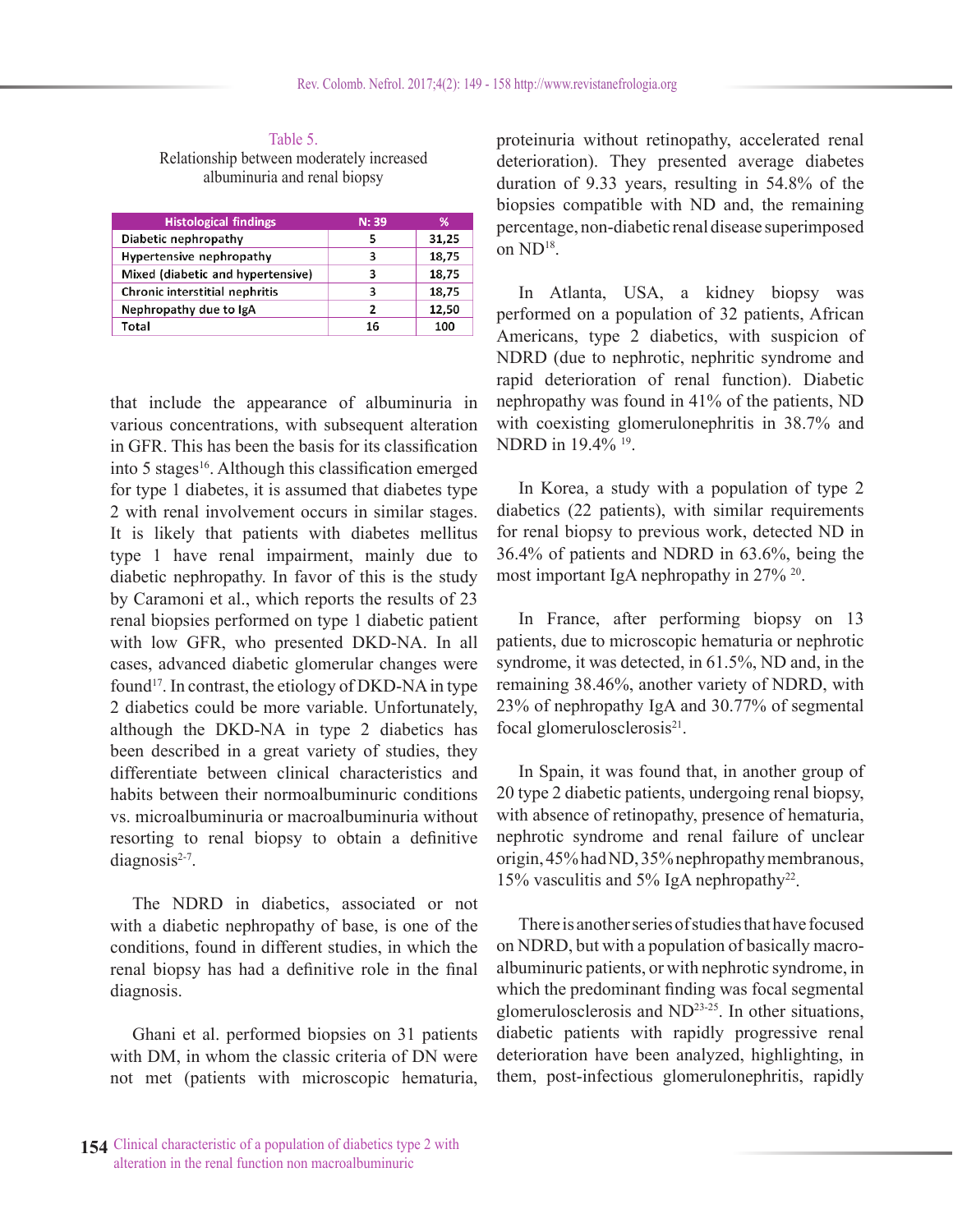progressive glomerulonephritis and acute interstitial nephritis<sup>26,27</sup>.

There are few studies that have been centralized in a population similar to the one we studied: mainly diabetic elderly, with a low glomerular filtration rate and no macroalbuminuria. Ekinci et al., in 2013, report for the first time the results of renal biopsies performed on 31 type 2 diabetic patients, with reduction in GFR, 8 normoalbuminurics, and 6 microalbuminuric drugs, which compare with 17 macroalbuminuric patients. In the micro and macroalbuminurics patients the ND predominated, but, in the normoalbuminurics, interstitial and vascular changes prevailed (these of the type of renal arteriosclerosis). This supports that aging; hypertension and intrarenal vascular disease are important factors in this group of patients $28$ .

In 2014, Shimizu et al. they review renal biopsies performed on type 2 diabetics and select only those performed on normoalbuminuric diabetic patients with low GFR, classifying them according to the recommendations of Fioretto et al.<sup>29</sup> of 15 patients, they found 6 (40%) with typical lesions of ND, but 9 (60%) with Class III lesions of Fioretto, characterized by advanced tubulointerstitial damage, vascular lesions and global glomerulosclerosis<sup>30</sup>.

In our series of cases of patients undergoing renal biopsy, a similar percentage of isolated diabetic nephropathy and hypertensive nephrosclerosis was found (28%). It is noteworthy that 18% of patients presented findings that allowed them to be classified into a mixed, diabetic and hypertensive variety, or ND with superimposed vascular disease, similar to Fioretto's class III. Hypertensive nephrosclerosis (28%) and chronic interstitial nephritis (20%) represent very important groups. In the last diagnosis, we should not be surprised

by its prevalence, considering the age of the patients who underwent the biopsy, since it is a mainly geriatric population and the presence of associated pathologies, which frequently leads to the consumption of NSAIDs and analgesics. In this regard, in the study by Chong et al. in patients with NDRA, interstitial nephritis was detected in 48% of patients, followed by glomerulonephritis (40%) and hypertensive kidney disease (10%). However, within the group of 110 diabetic patients who underwent a biopsy, the clinical characteristics of 45 of them included mainly proteinuria in the nephrotic range and hematuria31. Similar findings describe Yaqub et al. in 34 patients with NDRD, in whom interstitial nephritis was present in  $32\%$  of the cases<sup>32</sup>. Renal artery stenosis was detected in 8.96% of the total of patients, a figure lower than that reported by Ritchie et al., in which hypertensive diabetic patients detected renal artery stenosis in 20.83% of 24 as those who underwent digital subtraction angiography<sup>33</sup>. IgA nephropathy only accounted for 5% of the cases, which is against other reports in the literature. However, the inclusion of patients with nephrotic syndrome should be emphasized, which explains the prevalence detected from 18.6% to 34% due to IgA nephropathy, with similar percentages for focal segmental glomerulosclerosis $34-36$ .

This study raises a call to the medical community, both specialists and general practitioners, involved in the care of patients with type 2 DM. The possibility of the existence of entities other than the DN in non-proteinuric diabetic patients should always be considered. Regardless of age, with elevated nitrogen levels as a cause of impaired renal function. The realization of a diagnostic approach, from less to more complex, and not delay the percutaneous renal biopsy will allow early identification of patients whose prognosis will be impacted and, therefore, different therapeutic alternatives<sup>37</sup>.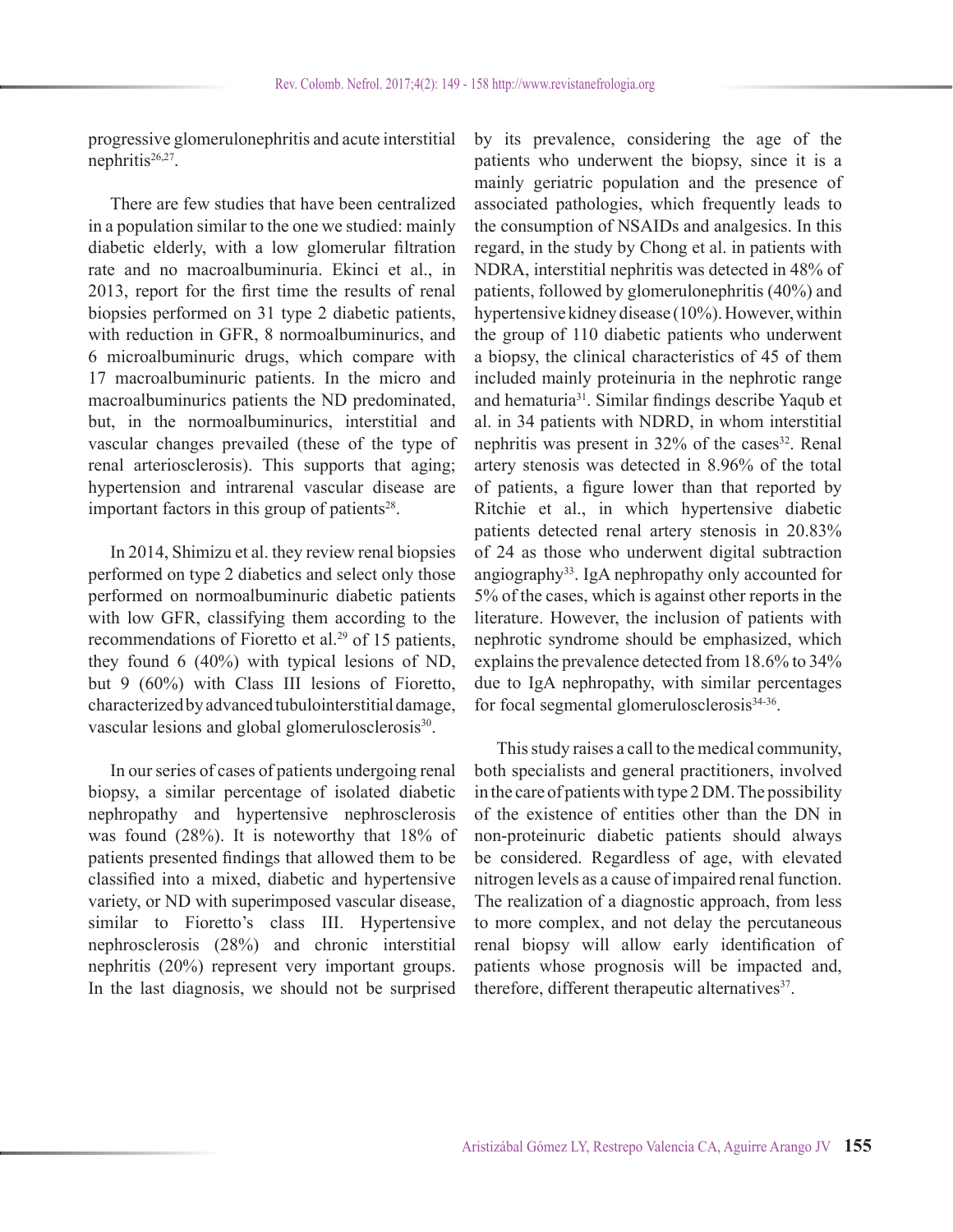# **Conflict of interests**

The authors declare no current or potential conflict of interest.

# **Financing**

This work does not present any type of financing.

# **Ethical responsibilities Protection of people and animals**

The authors declare that no experiments have been conducted on humans or animals for this research.

# **Confidentiality of the data**

The authors declare that patient data does not appear in this article.

# **Right to privacy and informed consent**

The authors declare that patient data does not appear in this article.

## **Contribution of the authors**

Dr. Leidy Yoana Aristizabal Gomez: review of medical records in the RTS platform, creation of the database, bibliographic search, participation in analysis and writing of the final article.

Dr. César Augusto Restrepo Valencia: recruitment of patients from the RTS Manizales outpatient clinic during the last 8 years, review of the database, bibliographic search, thematic advisor, active participation in the analysis and correction of the final article.

Dr. José Vicente Aguirre Arango: epidemiological advisor, database reviewer and statistical analysis.

# **References**

- 1. Haneda M, Utsunomiya K, Koya D, Babazono T, Moriya T, Makino H et al. A new classification of diabetic nephropathy 2014: a report from joint committe on diabetic nehropathy. J Diab Invest. 2015;6(2): 242-6. Disponible en: https://doi.org/10.1111/ jdi.12319
- 2. Kramer HJ, Nguyen QD, Curhan G, Hsu CY. Renal insufficiency in the absence of albuminuria and retinopathy among adults with type 2 diabetes mellitus. Jama. 2003;289(24):3273-7. Disponible en: https://doi.org/10.1001/jama.289.24.3273
- 3. Retnakaran R, Cull CA, Thorne KI, Adler AI, Holman RR. UKPDS Study. Risk factors for renal dysfunction in type 2 diabetes: U.K. Prospective Diabetes Study 74. Diabetes. 2006;55(6):1832-9. Disponible en: https://doi.org/10.2337/db05-1620
- 4. Halimi JM. The emerging concept of chronic kidney disease without clinical proteinuria in diabetic patients. Diabetes Metab. 2012;38(4):291-7. Disponible en: https://doi.org/10.1016/j.diabet.2012.04.001
- 5. Laranjinha I, Matias P, Mateus S, Aguiar F, Pereira P, Santos MP et al. Diabetic kidney disease: Is there a non-albuminuric phenotype in type 2 diabetic patients?. Nefrología. 2016;36(5): 503-9. Disponible en: https://doi.org/10.1016/j.nefro.2016.03.025
- 6. Mottl AK, Kwon KS, Mauer M, Mayer-Davis EJ, Hogan SL, Kshirsagar AV. Normoalbuminuric diabetes kidney disease in the U.S. population. J Diabetes Complications. 2013;27(2):123-7. Disponible en: https://doi.org/10.1016/j.jdiacomp.2012.09.010
- 7. Boronat M, Garcia-Canton C, Quevedo V, Lorenzo DL, Lopez-Rios L, Batista F et al. Non-albuminuric renal disease among subject with advanced stages of chronic kidney failure related to type 2 diabetes mellitus. Ren Fail. 2014;36(2):166-70. Disponible en: https://doi.org/10.3109/0886022X.2013.835266
- 8. Gonzalez Suarez ML, Thomas DB, Barisoni L, Fornoni A. Diabetic nephropathy: Is it time yet for routine kidney biopsy?. World J Diabetes 2013;4(6): 245-255. Disponible en: https://doi.org/ 10.4239/wjd.v4.i6.245
- 9. Fiorini F, Barozzi L. The role of ultrasonography in the study of medical nephropathy. J Ultrasound. 2007;10(4):161-7. Disponible en: https://doi.org/10.1016/j.jus.2007.09.001
- 10. Meola M, Petrucci I. Color Doppler sonography in the study of chronic ischemic nephropathy. J Ultrasound. 2008;11(2): 55-73. Disponible en: https://doi.org/10.1016/j.jus.2008.03.006
- **156** Clinical characteristic of a population of diabetics type 2 with alteration in the renal function non macroalbuminuric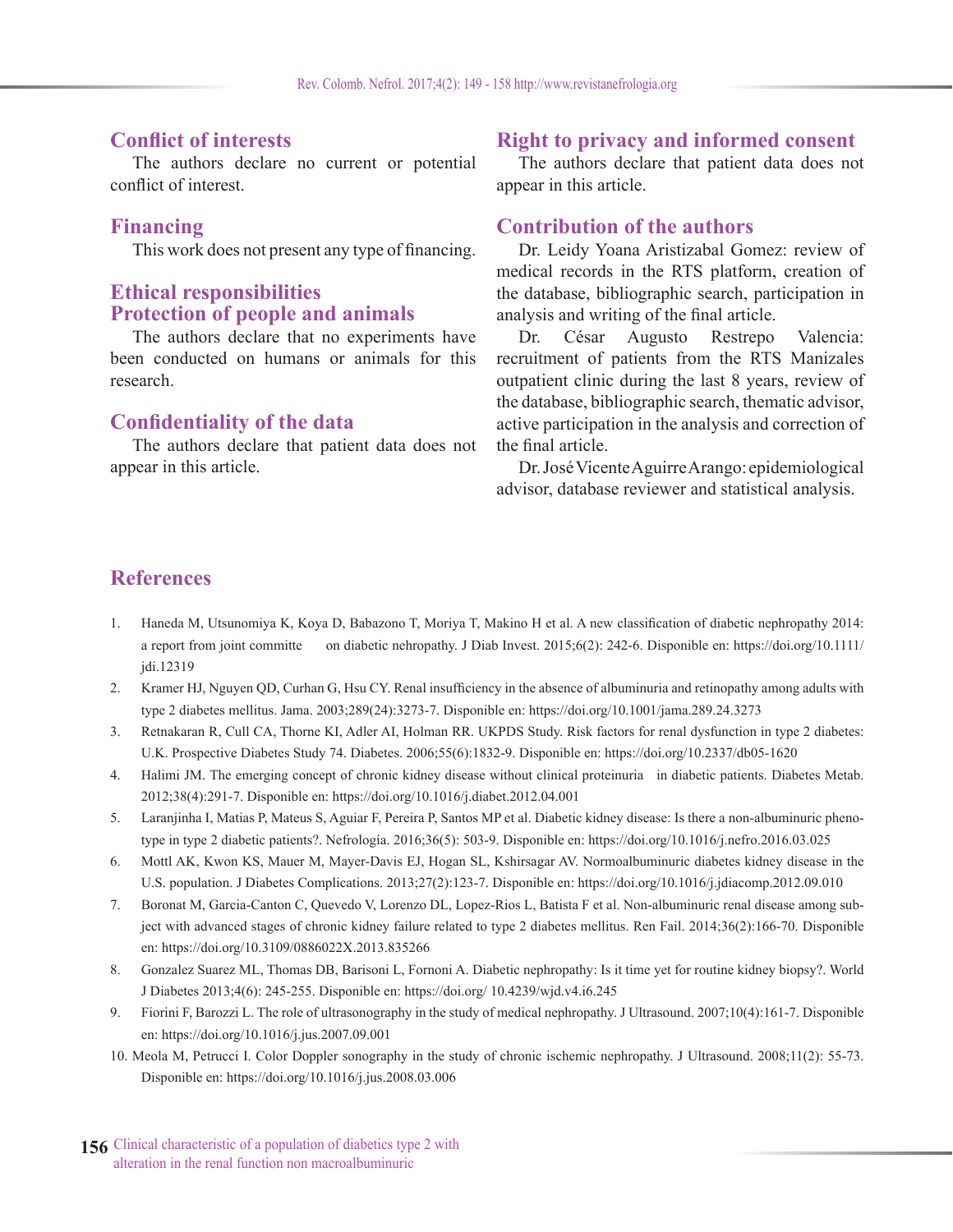- 11. Tervaert TW, Mooyaart AL, Amann K, Cohen AH, Cook HT, Drachenberg CB et al. Pathologic classification of diabetic nephropathy. J Am Soc Nephrol. 2010;21(4):556-63. Disponible en: https://doi.org/10.1681/ASN.2010010010
- 12. Helmchen U. Effects of hypertension on renal vasculature and structure. In: Cameron S, Davison AM, Grünfeld JP, editors. Oxford Textbook of Clinical Nephrology. Oxford: Oxford University Press; 1992. p. 2075.
- 13. Wang XC Liu CH, Chen YJ, Wu Y, Yang LS, Liu HM, Liao HL. Clinical and pathological analysis of the kidney in patients with hypertensive nephropathy. Exp Ther Med. 2013;6(5):1243-6. Disponible en: https://doi.org/10.3892/etm.2013.1306
- 14. Sharma SG, Bomback AS, Radhakrishnan J, Herlitz LC, Stokes MB, Markowitz GS, D'Agati VD. The modern spectrum of renal biopsy findings in patients with diabetes. Clin J Am Soc Nephrol. 2013;8(10):1718-24. Disponible en: https://doi.org/10.2215/ CJN.02510213
- 15. KDIGO. 2012 Clinical Practice Guideline for the Evaluation and Management of Chronic Kidney Disease. Kidney Int Supplement. 2013; 3(1):5-14.
- 16. Mogensen CE, Christensen CK, Vittinghus E. The stages in diabetic renal disease. With emphasis on the stage of incipient diabetic nephropathy. Diabetes. 1983;32(Suppl 2):64-78. Disponible en: https://doi.org/10.2337/diab.32.2.S64
- 17. Caramori M, Fioretto P, Mauer M. Low glomerular filtration rate in normoalbuminuric type 1 diabetic patients: an indicator of more advanced glomerular lesions. Diabetes. 2003;52(4):1036-40. Disponible en: https://doi.org/10.2337/diabetes.52.4.1036
- 18. Ghani AA; Waheeb SA, Shahow AA, Hussain N. Renal biopsy in patients with type 2 diabetes mellitus: indications and nature of the lesions. Ann Saudi Med. 2009;29(6):450-3. Disponible en: https://doi.org/10.4103/0256-4947.57167
- 19. Nzerue CM, Hewan-Lowe K, Harvey P, Mohammed D, Furlong B, Oster R. Prevalence of non-diabetic renal disease among African-American patients with type II diabetes mellitus. Scand J Urol Nephrol. 2000;34(5):331-5. Disponible en: https://doi. org/10.1080/003655900750048378
- 20. Lee EY, Chung CH, Choi SO. Non-diabetic renal disease in patients with non-insulin dependent diabetes mellitus. Yonsei Med J. 1999;40(4):321-6. Disponible en: https://doi.org/10.3349/ymj.1999.40.4.321
- 21. Izzedinea H, Fongoroa S, Pajota O, Beaufilsb H, Deraya G. Retinopathy, Hematuria, and Diabetic Nephropathy. Nephron. 2001;88(4):382-3. Disponible en: https://doi.org/10.1159/000046025
- 22. Castellano I, Covarsi A, Novillo R, Gomez-Martino JR, Ferrando L. Renal histological lesions in patients with type II diabetes mellitus. Nefrologia. 2002;22(2):162-9.
- 23. Phama TT, Sim JJ, Kujubu DA, Liu IL, Kumar VA. Prevalence of Nondiabetic Renal Disease in Diabetic Patients. Am J Nephrol. 2007;27(3):322-28. Disponible en: https://doi.org/10.1159/000102598
- 24. Mou S, Wang Q, Liu J, Che X, Zhang M, Cao L et al. Prevalence of non-diabetic renal disease in patients with type 2 diabetes. Diabetes Res Clin Pract. 2010;87(3):354-9. Disponible en: https://doi.org/10.1016/j.diabres.2009.11.012
- 25. Premalatha G, Vidhya K, Deepa R, Ravikumar R, Rema M, Mohan V. Prevalence of non-diabetic renal disease in type 2 diabetic patients in a diabetes centre in Southern India. J Assoc Physicians India. 2002;50:1135-9.
- 26. Moger V, Kumar SK, Sakhuja V, Joshi K, Walker R, Kohli HS, Sud K, Gupta KL, Jha V. Rapidly progressive renal failure in type 2 diabetes in the tropical environment: a clinico-pathological study. Ren Fail. 2005;27(5):595-600. Disponible en: https://doi. org/10.1080/08860220500200205
- 27. Soni SS, Gowrishankar S, Kishan AG, Raman A. Non diabetic renal disease in type 2 diabetes mellitus. Nephrology (Carlton). 2006;11(6):533-7. Disponible en: https://doi.org/10.1111/j.1440-1797.2006.00681.x
- 28. Ekinci EI, Jerums G, Skene A, Crammer P, Power D, Cheong KY, et al. Renal structure in normoalbuminuric and albuminuric patients with type 2 diabetes and impaired renal function. Diabetes Care. 2013;36(11):3620-6. Disponible en: https://doi.org/10.2337/ dc12-2572
- 29. Fioretto P, Mauer M, Brocco E, Velussi M, Frigato F, Muollo B, et al. Patterns of renal injury in NIDDM patients with microalbuminuria. Diabetologia. 1996;39(12):1569-76. Disponible en: https://doi.org/10.1007/s001250050616
- 30. Shimizu M, Furuichi K, Yokoyama H, Toyama T, Iwata Y, Sakai N et al. Clin Exp Nephrol. 2014;18(2):305-12. Disponible en: https://doi.org/10.1007/s10157-013-0870-0